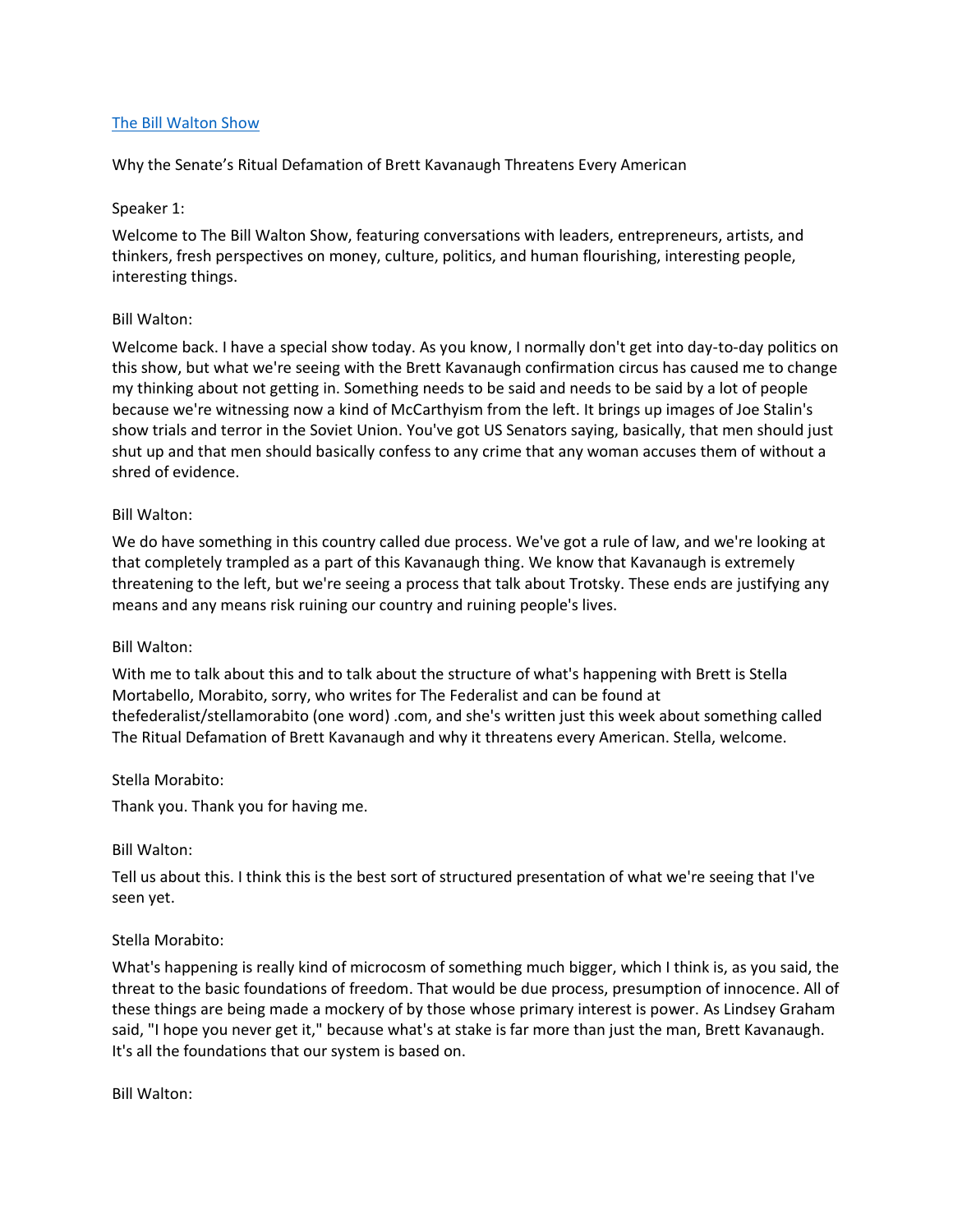The Ritual Defamation, ritual means something that happens regardless of content and defamation. We all know what that is. There was an essay that you write about, 1990, by Laird Wilcox, who was a libertarian activist in Kansas, who outlined what was happening, and it's sort of similar, but different from the Saul Alinsky playbook, The Rules for Radicals. Could you walk through what ritual definition is and what the elements are?

# Stella Morabito:

Well, I think what Laird Wilcox did was a real public service because he basically identified the ritualistic nature, the patterns of tyranny that you find within that practice of ritual defamation. It's ritualistic because it follows a pattern, the Alinsky pattern, as you mentioned, which is really the personalize and then polarize and freeze the target so that the target can be taken down. In this case, it's Brett Kavanaugh, but what he really stands for is the primary target. What he stands for is basically a reverence for the Constitution and our individual rights as citizens and of a free nation.

# Stella Morabito:

These are rights that are really written on our hearts. They're inalienable because they are something that we all know that human beings are due.

## Bill Walton:

Well, Bill McGurn writes about in today's Journal, that it's essentially ... It's about the Constitution. It's also about Roe V. Wade, and I think Senator Feinstein has Tweeted that because of he won't take a position against or for Roe V. Wade, he has to be stopped, so it's not about a lot of things. It's about that one thing, I think.

## Bill Walton:

You point out in Ritual Defamation, the victim must have violated a particular taboo in some way, usually by expressing or identifying with a forbidden attitude, opinion, or belief. Well, I think we've talked about it. The forbidden belief is belief in the Constitution. Thoughts?

## Stella Morabito:

Also, the fact that he's a devout Christian, and that, of course, is utterly taboo when you are considering the views of the far left that has really taken over the Democrat party. Roe V. Wade is definitely an issue for them, but I think that it's ... That's kind of, as I said in my piece, sort of the tip of the iceberg. They know darn well that even if Roe V. Wade was overturned, abortion would be legal in practically every state or would remain that or it would be up to the states anyway.

## Bill Walton:

I think that's an important point. The states have already enshrined these rights in most places, and so the threat is more abstract than real.

## Stella Morabito:

Well, yet, it's abstract in a sense that we don't necessarily see it. We just think Roe V. Wade, but it's a respect for life that goes against the sort of world they want to build, which is this sort of, I think ... They keep having this urge towards utopia and, really, it's a dystopia in which you get power by oligarchy. All socialism really is, in my view, is too much power in the hands of too few people, and that's what they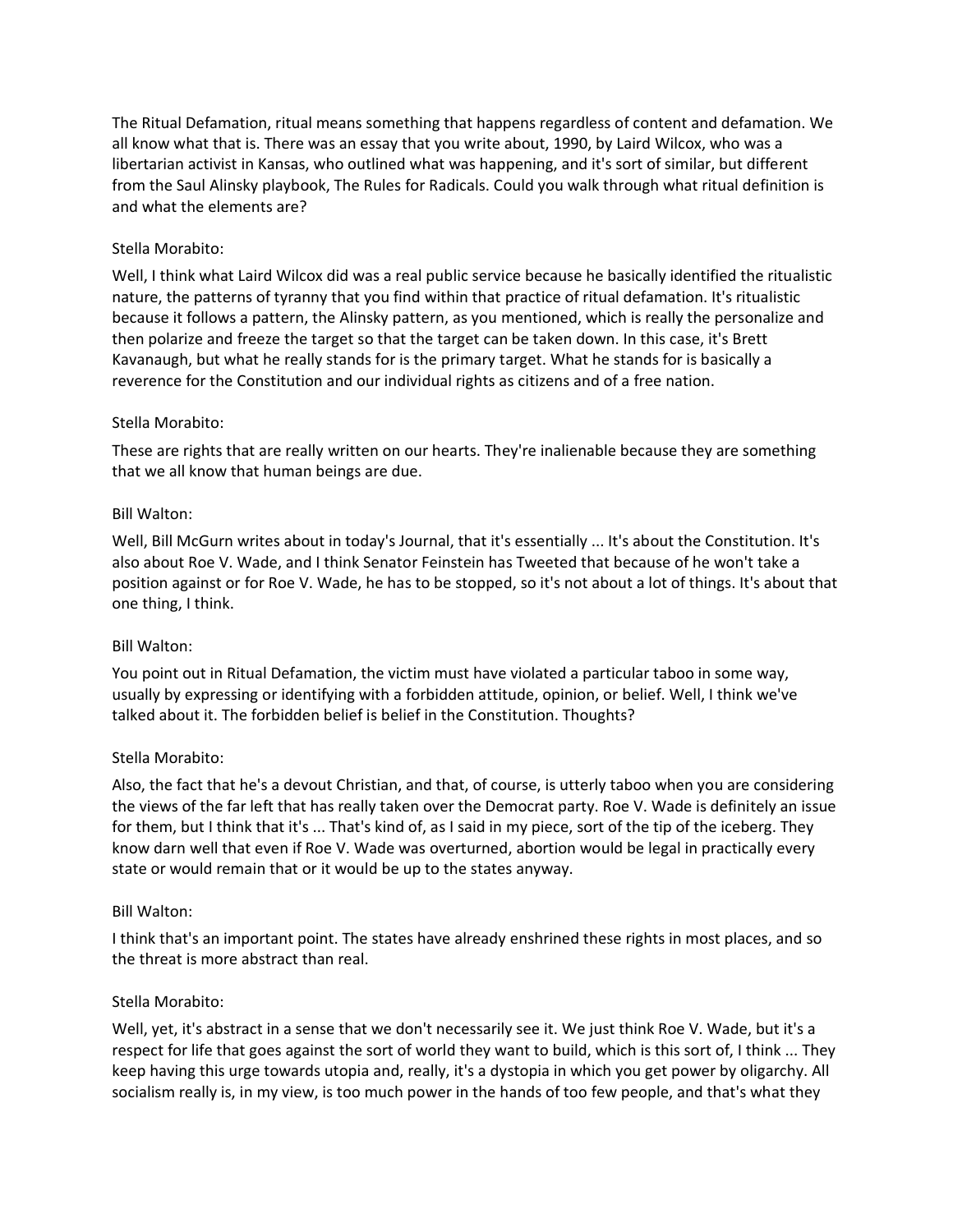want. They have always been working towards that. You basically get government by clique, by bureaucratic clique that's run by ... Well, if you look at the history of communism in Soviet Russia, you have this little power clique that ... the politburo, and there's always power struggles, but there's always someone who ends up on top, and in the worst case, you had Stalin's reign of terror that came out of this.

# Stella Morabito:

That's one thing that's so, so terrifying about normalizing the practice of ritual defamation is that it's always a precursor to terror, utopia, the forcing of these utopian ideas, too, which is what they would claim [inaudible 00:07:53] and all that without any balance of power, checks on power. Same thing.

## Bill Walton:

If that happens, I did a show just recently on China and learned that China is about to ... They're in the verge of having 600 million cameras installed around the country, and their facial recognition software is such that they believe within a year or two, they could personally all 1.3 billion people in China within one second, within one second.

# Stella Morabito:

Second.

# Bill Walton:

I don't know if that's [inaudible 00:08:25] or real, but there's some very smart people who know a lot about technology to believe that's real, so if you get power centralized anywhere, all those tools can be used.

## Bill Walton:

Coming back to Kavanaugh, though, and the Ritual Defamation part of this, it's important not to make it about issues. It's important to make it about character assassination. Character assassination's the primary tool, and you really want to dehumanize the person and make them a symbol of something rather than the person themselves, which is why I think we're seeing what we're seeing, that he's a killer. How else has he been characterized? He's a killer. He's a rapist. All these labels stick, and we lose the man in the labels. True?

Stella Morabito:

Right. Who is the man in the label?

Bill Walton: We lose who the man really is behind-

Stella Morabito:

We lose, yes.

Bill Walton:

But when we label somebody, they're no longer human. They're just that-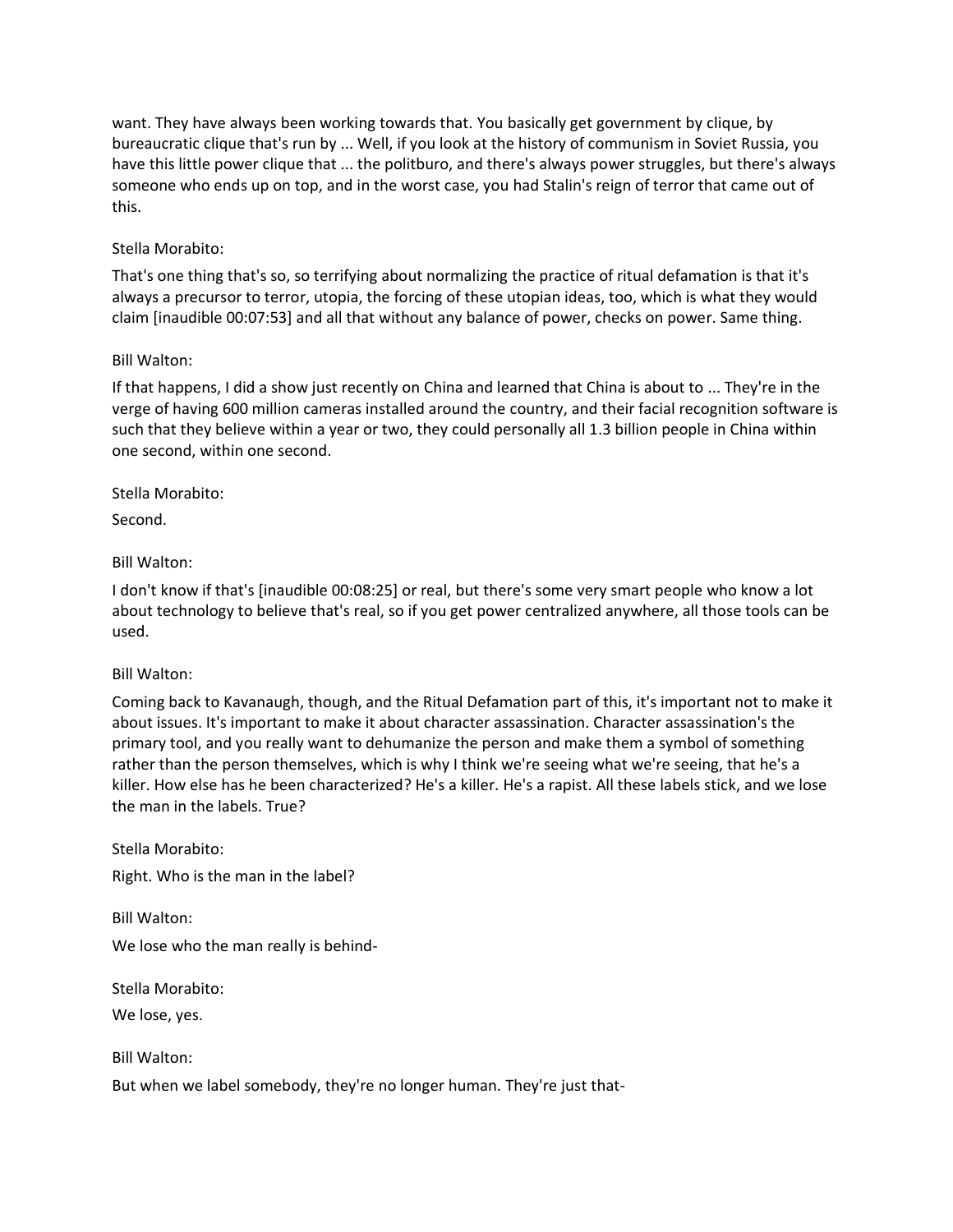## Stella Morabito:

That's right. When you look at how the reign of terror operated in, say, Stalin's Soviet Union, or the 20th century is filled with examples. You have the Cultural Revolution in China. The casualty number there was 70 million. In Russia, was 20-some million. There's over 100 million victims of communism, and [inaudible 00:09:44]. Today, Venezuela. It's basically people living under a reign of terror.

## Stella Morabito:

Now, see, I'm rambling here, but I really want to get back to the point that character assassination and the dehumanization of the target, aside from the ... Alinsky just basically put together the playbook, which has been used by every dictator through the millennia. This is not anything new. This is ancient, really, this practice. We dehumanize it. In the Soviet Union, it was to refer to someone as a non-person. That is the ultimate dehumanization. It can lead to some really nasty stuff, as we've seen, and, of course, I shouldn't leave out Nazi Germany.

# Stella Morabito:

If left to its own devices, this sort of practice takes us down some very dangerous and terrifying roads.

# Bill Walton:

Let me do a mid-show commercial here. Once again, your essay can be found on this most recent Federalist website and published under the name of What the Senate's Ritual Defamation of Brett Kavanaugh Threatens American, Why It Threatens, and I highly recommend people listening to this, if you're listening to this, go online and read along or read it afterwards.

## Bill Walton:

Also, the essay that she writes about was by Laird Wilcox. It's called The Practice of Ritual Defamation, and that was published in 1990, and that can be found on The Social Contract website. I highly recommend that for people who want to understand the playbook to dig into these writings.

## Bill Walton:

The other aspect of Ritual Defamation is it's not just the victim, but it's got to include family and friends, and especially if the victim has school children taunted, ridiculed, as a consequence of adverse publicity. This is the playbook. This is what we're seeing now. It's having the purpose, an intended purpose, of causing everybody who wants to enter the public square to think twice about it-

Stella Morabito:

Exactly.

Bill Walton: Because if it can happen to Kavanaugh, it can happen to you.

Stella Morabito:

Exactly. That's exactly right. Tainting-

Bill Walton: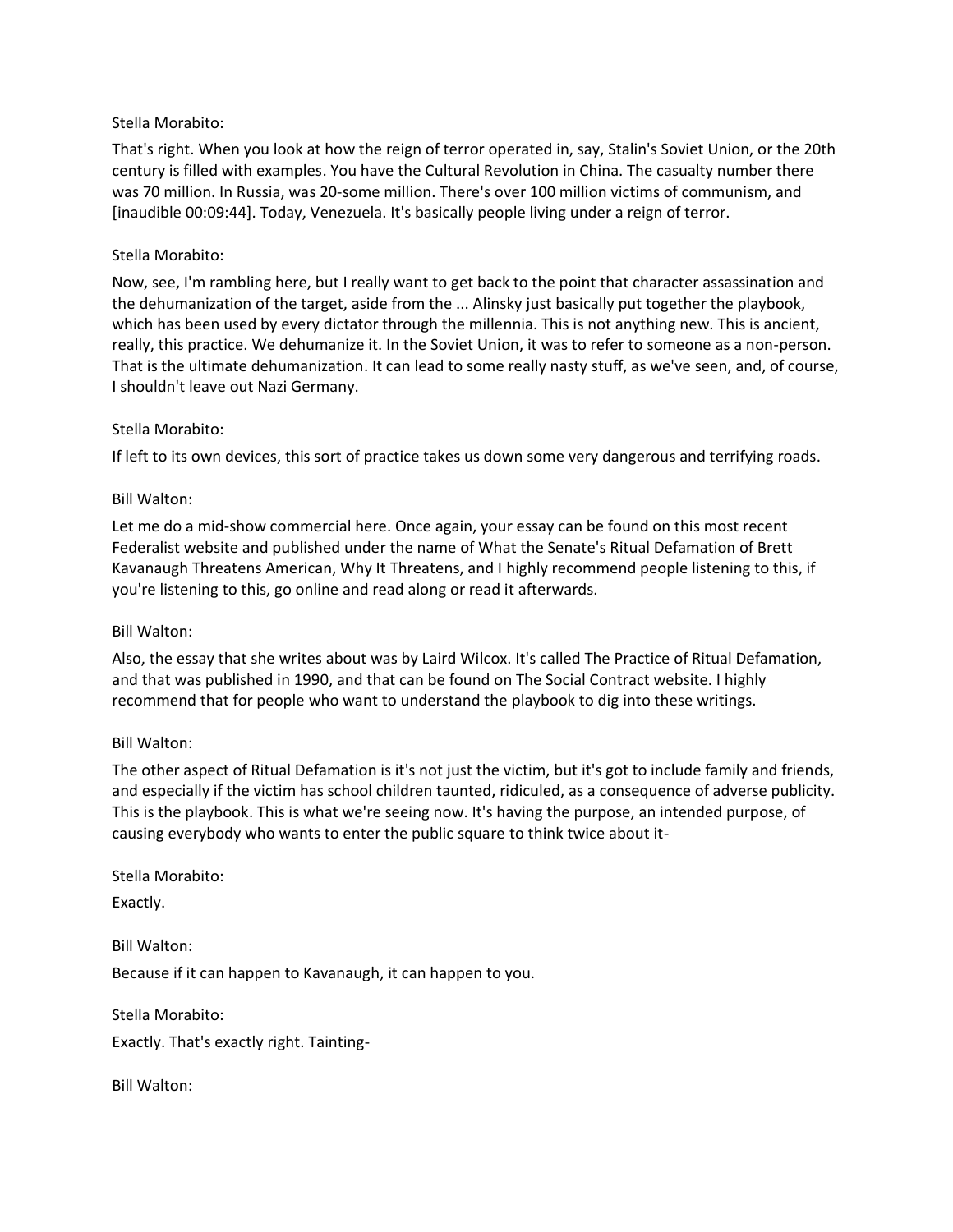We're going to keep talking. We may have lost our audio here. While we work to get Stella's audio set up ... Let me see if we're there. Could you ...

Stella Morabito:

Yeah.

Bill Walton: You sound great. Keep going.

Stella Morabito: Can you hear me?

Bill Walton: Yeah. Talk about the family. Let's-

Stella Morabito:

All right.

# Bill Walton:

Let's start back to the kids, what it would be like to be a person in the public square, whether you're in the left or the right, that because you've taken a taboo position, your entire being, your entire family, everything you've counted on for social support, is ripped from you.

# Stella Morabito:

Exactly. It's all about isolating the individual. It's all about demoralization and breaking down all of your relationships through this imposed guilt by association, and they want everybody, not just who might be positively identified with Brett Kavanaugh to distance themselves, and this is a very typical totalitarian tactic, but they want everybody to distance themselves from any attitude or idea or belief that he would have. That's really the kind of transformation that they seem to be looking for. It's horrible, to break them down, so that if, say, their children or trusted friends are going to suffer. It's standard and pretty disgraceful practice.

## Bill Walton:

Do you think they were surprised by the ferocity of his self defense?

# Stella Morabito:

Actually, I think they were. Thank God he did not step down because if he had, well, not only would that have been really bad for his own legacy, but in the much wider, much broader perspective, it would have really, as he said, prevent other people from entering the public square because a lot of people just, honestly, can't manage that kind of pressure, and so it does take leadership. It takes leaders who are willing to stand up to smear campaigns and just not back down.

Bill Walton: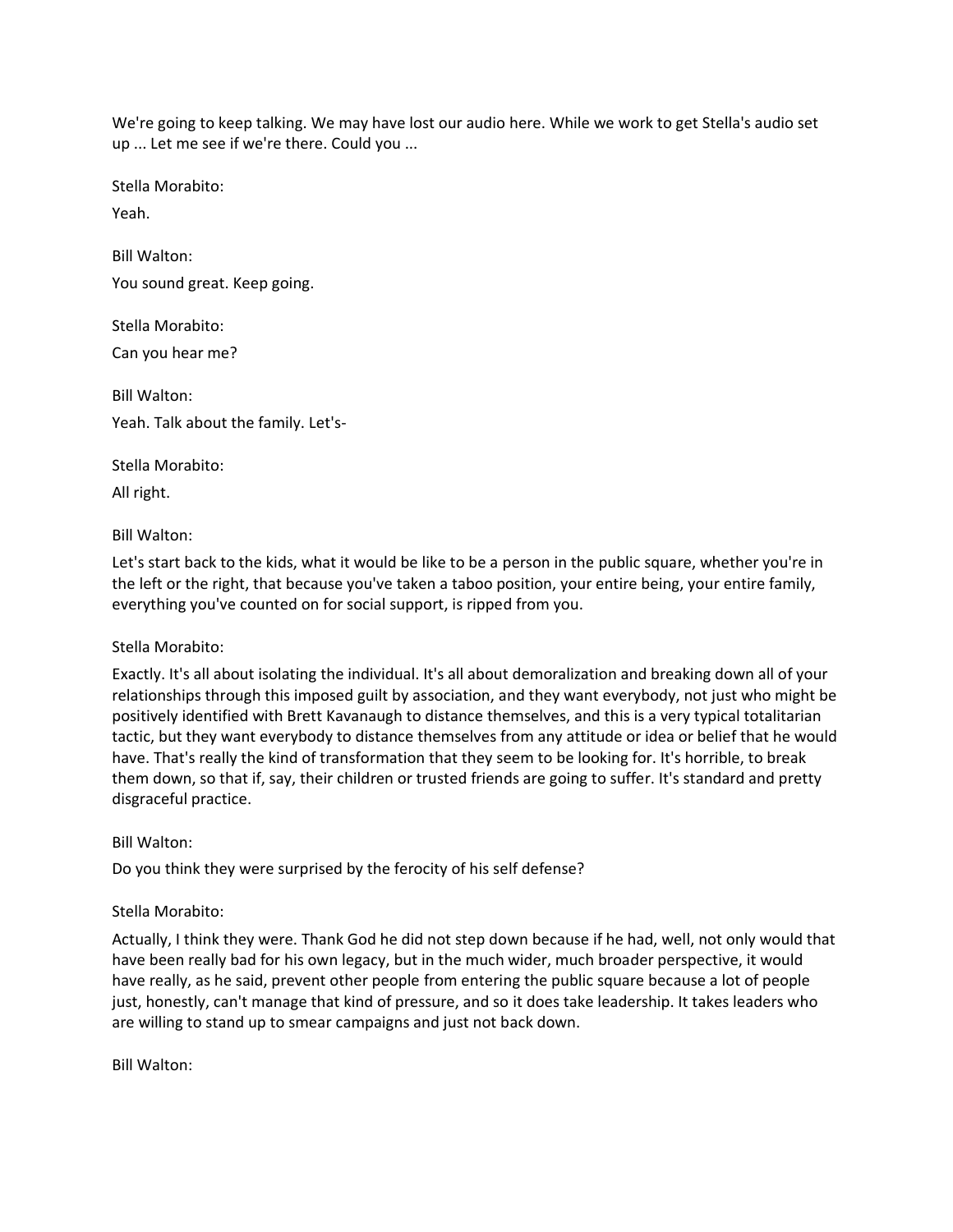Then they shifted. Because of the vigorous defense of themself, they shifted their guns to say, "Well, look, he's a really tough guy. He's not being judicial."

Stella Morabito:

Oh, there you go.

Bill Walton: "He doesn't have the temperament."

Stella Morabito:

It's always going to be something. It doesn't matter. You could be ... It doesn't matter to them. If, for example, he was the kind of guy that would be willing to rewrite the Constitution in accordance with the way they want it rewritten, which is basically to abolish individual rights-

Bill Walton:

Due process.

Stella Morabito:

They'd be fine. They'd nominate ... They would confirm him. They wouldn't have a problem, if they felt confident that he was going to be another Anthony Kennedy or whatever or David Souter, but he [crosstalk 00:15:25]-

Bill Walton: He did work for Kennedy.

Stella Morabito: That's true. That's true.

Bill Walton:

I never thought that Kavanaugh was going to be that ferocious. I didn't see him stepping into the Antonin Scalia shoes at all. I thought he'd be pretty moderate. I think he more reminds me of John Roberts than he does Clarence Thomas.

Stella Morabito:

Well, he got a taste of what's at stake, what is really at stake, not just for him, personally, but for the nation.

Bill Walton:

What do you think of the accuser? What do you think?

Stella Morabito:

Personally, I don't know. I think it's totally ... It's obviously totally politicized. I suspect she was recruited and probably willingly because her political background is definitely in line with the left. What do I think of her? Personally, I did not watch her testimony. I have gotten to the point where there's certain things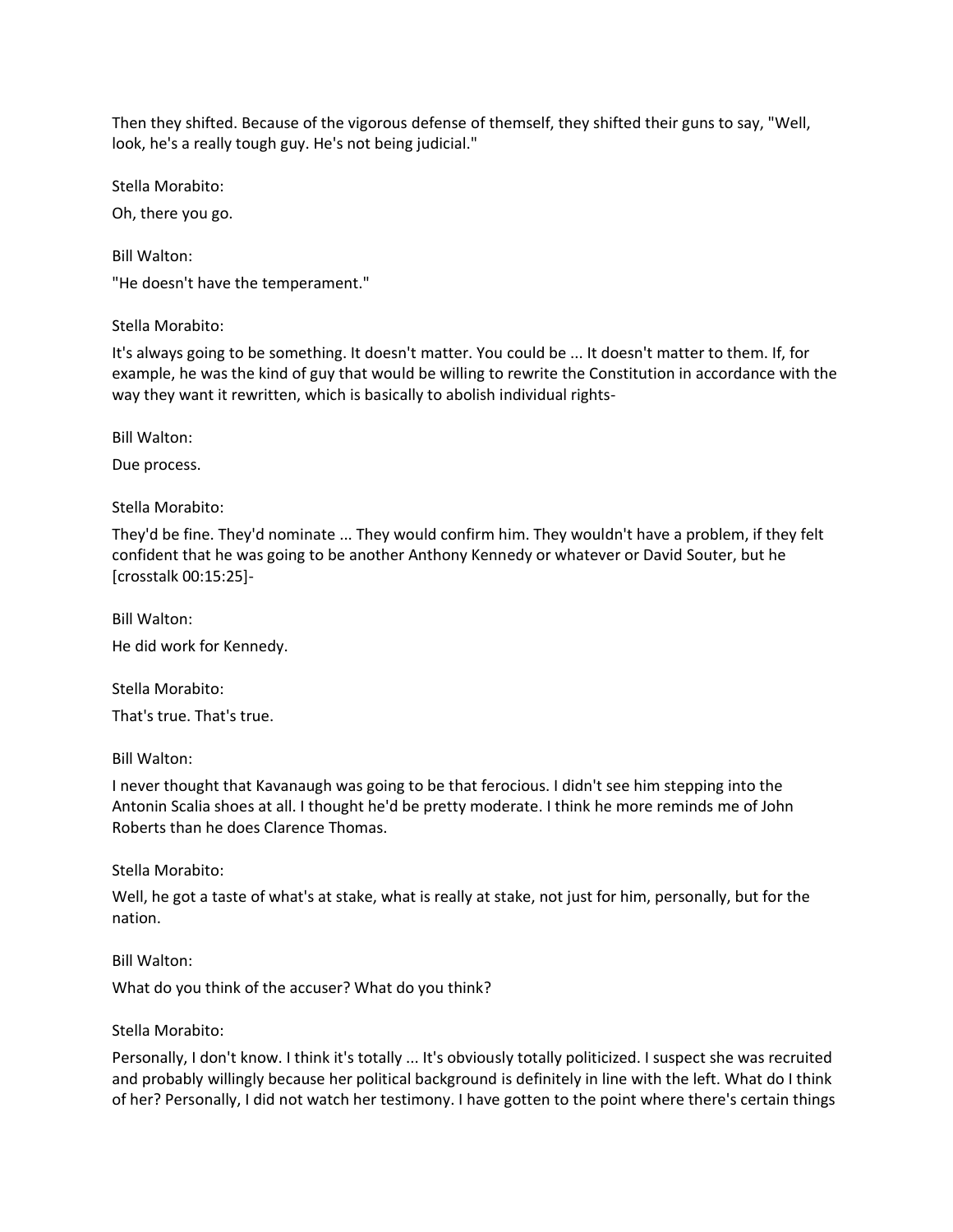I can't stomach, and I didn't want to watch the smear, so I can't really speak for ... Everybody talks about how credible she was.

## Stella Morabito:

There's a whole other social psychology aspect that we could delve into if we had hours, but people can truly believe things that didn't happen. We are living kind of through technology and everything in a sort of quasi reality a lot of times. She could believe ... She could have dreamt it. I have no idea. Hallucinated. People see things that aren't there, and unless you have a society in which is open and free, where we have freedom of expression, it gets harder and harder to verify reality. That's another issue. I'm going off on a tangent there, but that's something we need to remember.

### Stella Morabito:

What do I think of her? I'm not quite sure [crosstalk 00:17:30].

### Bill Walton:

What do you mean it's harder to verify reality? That's interesting.

### Stella Morabito:

Well, I wrote an article for The Federalist a few years ago called ... Let's see. What was the headline they put on it? How to Escape the Age of Mass Delusion. It was read on the air by Rush Limbaugh for two hours, and he discussed it. This was in 2015. In that article, I discussed a book written 60 years ago by a Dutch psychiatrist named Joost Meerloo, and the name of the book was The Rape of the Mind, and it basically discussed that very thing, that if you don't have freedom of expression in a society, and he interviewed a lot of Nazi officers after the fall of the Third Reich, he said that if you can't verify reality, if you can't say, "Oh, did you see that? Yeah, yeah, I saw that," if you live in a society which doesn't really allow for that because of repression of speech, you get closer and closer to a kind of a mass delusion."

#### Bill Walton:

Seems like that social media, the Internet has aided and abetted that because everybody's operating with their own set of facts, their own set of friends.

Stella Morabito:

That's right.

## Bill Walton:

I had Darnell Kling on a few shows ago who wrote about the three languages of politics, and he really means the three moralities, conservative, libertarian, progressive, all live in separate moral universes, and they're not ... I'm forced to live in the progressive universe because I live in the DC area where 97% of the people did not vote for Donald Trump. I know what their moral universe is about, and they only talk to each other. The idea that she could have gotten caught up ... Ford could have gotten caught up in the separate reality-

Stella Morabito: Exactly.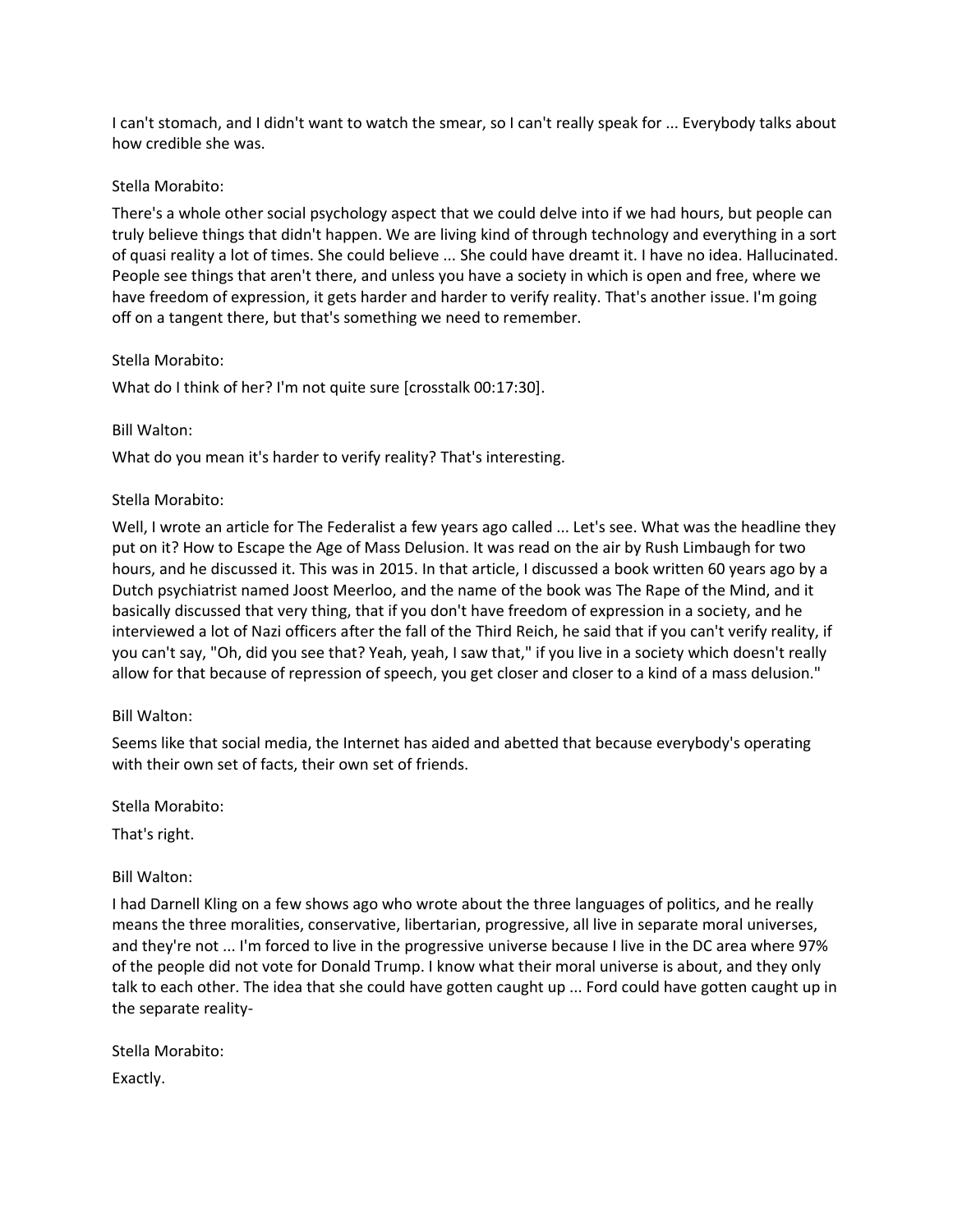## Bill Walton:

In watching it, I think she believes what she's saying. Scott Adams, the cartoonist, has got a Tweet out there about self-hypnosis. Have you seen that?

### Stella Morabito:

Well, I thought he would come up with that after I found out about the paper that she co-authored that had to do with self-hypnosis in which you can actually bring about artificial memories, as well as dredge up memories, but I didn't see what Scott Adams wrote about that, but I know that he's an expert on hypnosis, so I thought that-

### Bill Walton:

I don't think anybody's ... I don't think he's accused that. He said he's bringing it up as a possibility because all of us are mystified by this, about if nobody around her at the time, and I know her family from here in Washington, if nobody can corroborate this, even if it's 36 years later, what are we dealing with? I want to circle back to your conclusion of what kind of country we have if anybody could accuse, well, no, if any woman could accuse a man of anything with no evidence, tell me about what kind of country we would have.

### Stella Morabito:

Well, the trajectory is what you saw in Soviet Russia, a Stalin's Russia. That's a trajectory. That's the worst case scenario, but that's the path that that puts us on, and we better turn around and do some self correcting here if we want to live in a country that respects individual rights and responsibilities.

## Stella Morabito:

By the way, I just want to clarify that if people want to see this, the article, it would be under thefederalist.com/author/stellamorabito, one word. That's probably the quickest way to come up with this if you want to find it.

#### Bill Walton:

Well, most of my listeners would be inclined to be supporting Brett Kavanaugh all this, but not all. I've got some that are on the other side, and I would remind my friends on the other side that what comes around goes around or what goes arounds comes around, and that these processes that were seeing can be used to destroy anyone. You have the instance of the French Revolution where the aristocrats piled on with the revolutionaries because they thought that it was going to buy them favor with the next regime, and it bought them a trip to the guillotine.

#### Stella Morabito:

There you go. That's basically where these kinds of things end up. People think that they can buy themselves a little favor, and it just never works that way.

Bill Walton: Well, Stella, thank you very much.

Stella Morabito: Thank you.